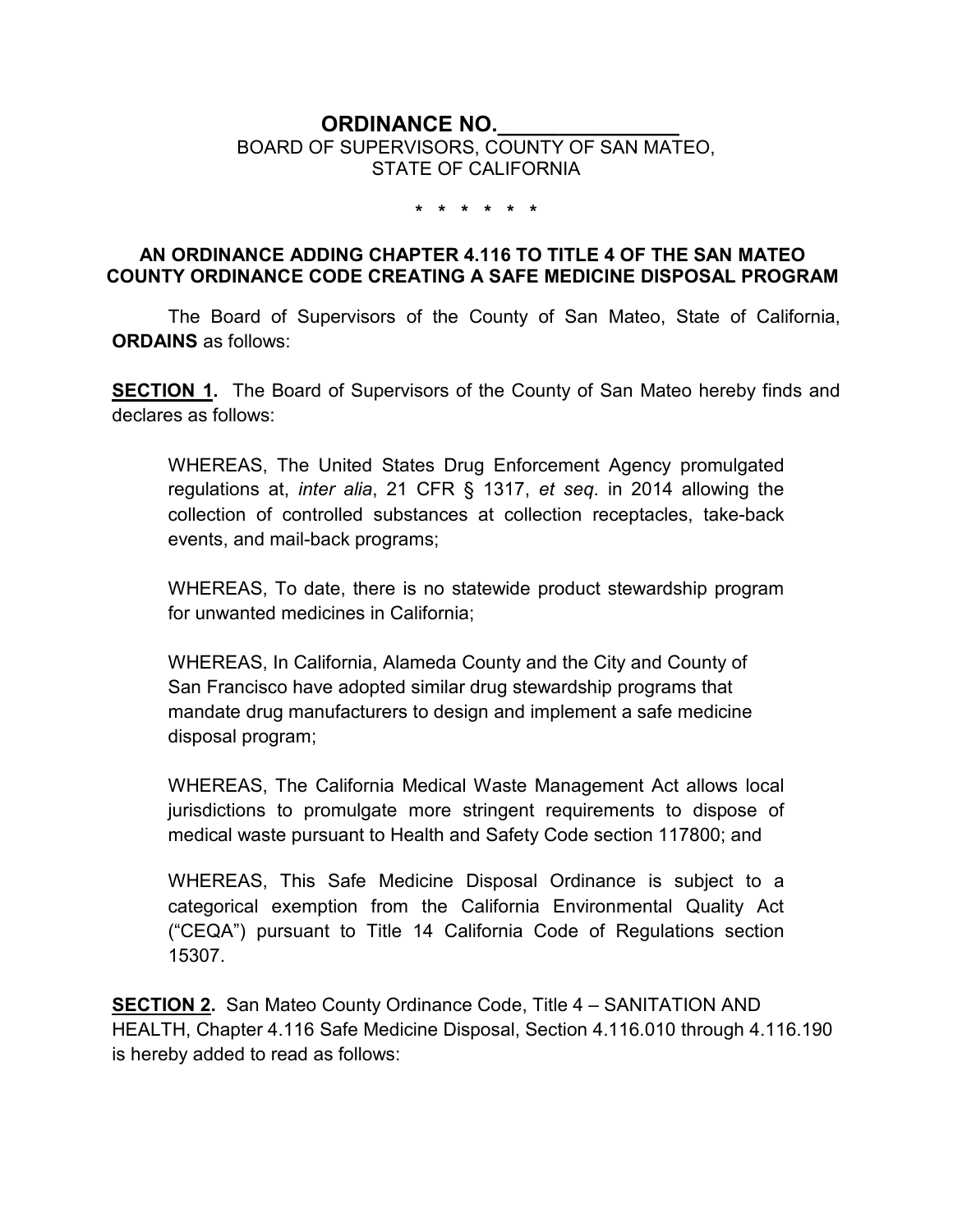### **Chapter 4.116 - SAFE MEDICINE DISPOSAL**

### **4.116.010 – Title and Jurisdiction**

 This Chapter may be cited as the "County of San Mateo Safe Medicine Disposal Ordinance." This ordinance shall apply to all of San Mateo County including unincorporated and incorporated areas, except for those incorporated areas where the governing body of that incorporated area has authorized its own local health officer or environmental director to administer and enforce the provisions of California Health and Safety Code section 117800*, et seq*.

### **4.116.020 – Definitions**.

For the purposes of this Chapter, the following definitions apply:

- A. "County" means the unincorporated and incorporated areas of the County of San Mateo.
- B. "County residents" mean human beings residing in the County.
- C. "Collector" means a Person that gathers Unwanted Covered Drugs from County residents for the purpose of collection, transportation, and disposal.
- D. "Covered Drug" means a Drug in any form used by County residents, including prescription, nonprescription, brand name and generic drugs. Notwithstanding the previous sentence, "Covered Drug" does not include: (1) vitamins or supplements; (2) herbal-based remedies and homeopathic drugs, products, or remedies; (3) cosmetics, shampoos, sunscreens, toothpaste, lip balm, antiperspirants, or other personal care products that are regulated as both cosmetics and nonprescription drugs under the federal Food, Drug, and Cosmetic Act (Title 21 U.S.C. Chapter 9); (4) Drugs for which Producers provide a pharmaceutical product stewardship or take-back program as part of a federal Food and Drug Administration-managed risk evaluation and mitigation strategy (21 U.S.C. § 355-1); (5) Drugs that are biological products as defined by 21 C.F.R. § 600.3(h) as it exists on the effective date of this Chapter if the Producer already provides a pharmaceutical product stewardship or take-back program; and (6) medical devices or their component parts or accessories.
- E. "Division" means the Environmental Health Division of the County of San Mateo's Health System.
- F. "Director" means the Director of the Environmental Health Division.
- G. "Drug Wholesaler" means a Person who buys Drugs for resale and distribution to corporations, individuals, or entities other than consumers.
- H. "Drug" means: (1) any article recognized in the official United States pharmacopoeia, the official national formulary, the official homeopathic pharmacopoeia of the United States or any supplement of the formulary or those pharmacopoeias as published by the U.S. Pharmacopeial Convention and the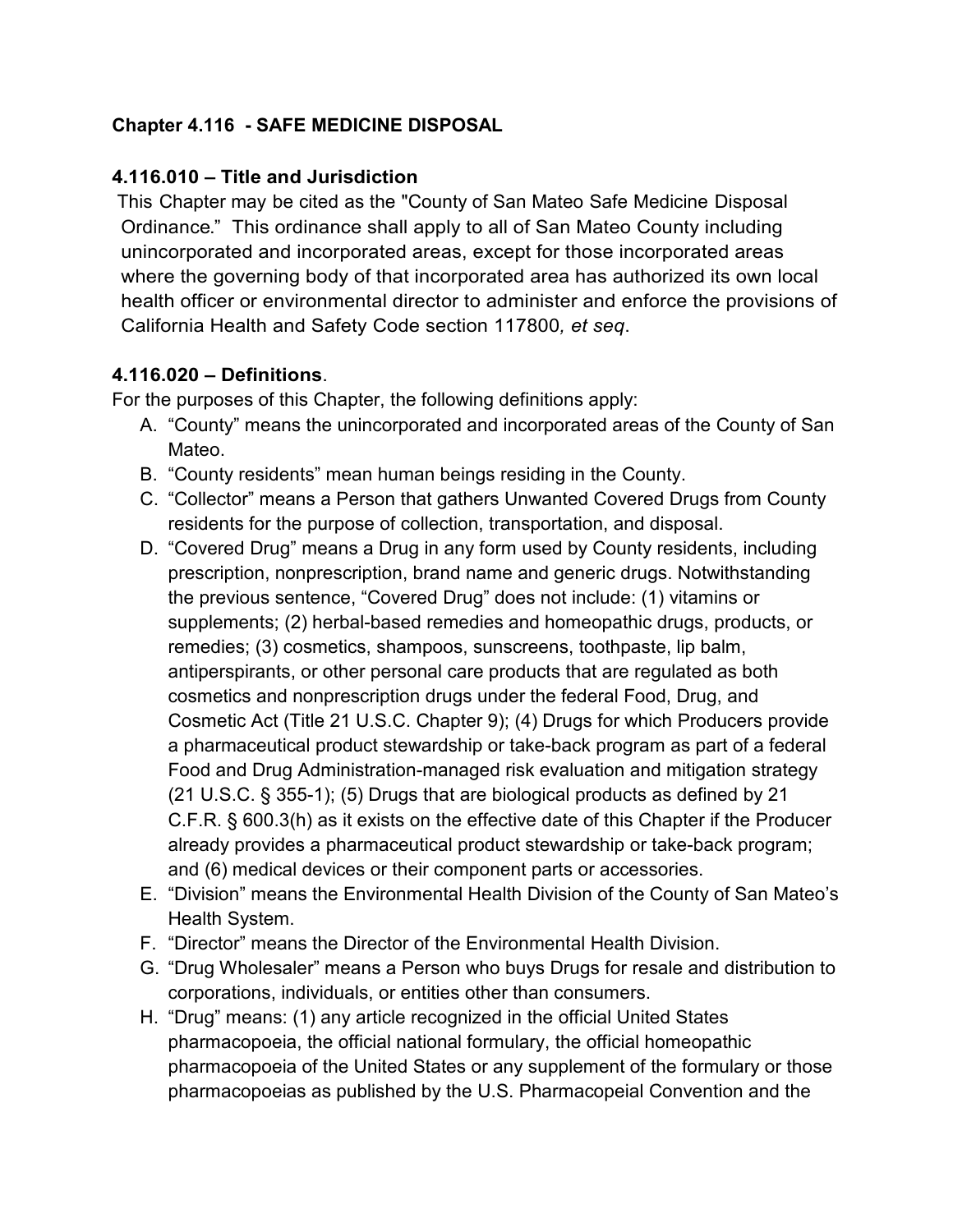Homeopathic Pharmacopoeia Convention of the United States; (2) any substance intended for use in the diagnosis, cure, mitigation, treatment, or prevention of disease in humans or other animals; (3) any substance, other than food, intended to affect the structure or any function of the body of humans or other animals; or (4) any substance intended for use as a component of any substance specified in (1), (2), or (3) of this definition.

- I. "Manufacture" means the production, preparation, propagation, compounding, or processing of a Drug but does not include the activities of a Repackager or Drug Wholesaler, or practitioner who, distributes or dispenses such substance or device in the course of his or her professional practice or, prepares, compounds, packages, or labels such substance or device.
- J. "Manufacturer" means a Person engaged in the Manufacture of Drugs.
- K. "Mail-back services" means a collection method for the return of Unwanted Covered Drugs from County residents utilizing pre-paid and pre-addressed mailing envelopes.
- L. "Nonprescription Drug" means a Drug that may be lawfully sold without a prescription.
- M. "Person" means a human being, firm, sole proprietorship, corporation, limited liability company, general partnership, limited partnership, limited liability partnership, association, cooperative, or other entity of any kind or nature.
- N. "Pharmacy" means a place licensed by the state of California Board of Pharmacy where the practice of pharmacy is conducted.
- O. "Prescription Drug" means any Drug, including any controlled substance, that is required by federal or state law or regulation to be dispensed by prescription only or is restricted to use by practitioners only.
- P. "Producer" means a Manufacturer engaged in the Manufacture of a Covered Drug sold in the County, including a brand-name or generic Drug. Notwithstanding the previous sentence, "Producer" does not include: (1) a retailer whose store label appears on a Covered Drug or the drug's packaging if the Manufacturer from whom the retailer obtains the drug is identified under Section 4.116.030(d) of this Chapter; (2) a Repackager if the Manufacturer from whom the Repackager obtains the Drug is identified under Section 4.116.030(d) of this Chapter; (3) a pharmacist who compounds or repackages a prescribed individual drug product for a consumer; or (4) a wholesaler who is not also a the Manufacturer.
- Q. "Repackager" means a person who owns or operates an establishment that repacks and relabels a product or package for further sale, or for distribution without a further transaction.
- R. "Retail Pharmacy" means a Pharmacy licensed by the state of California Board of Pharmacy for retail sale and dispensing of drugs.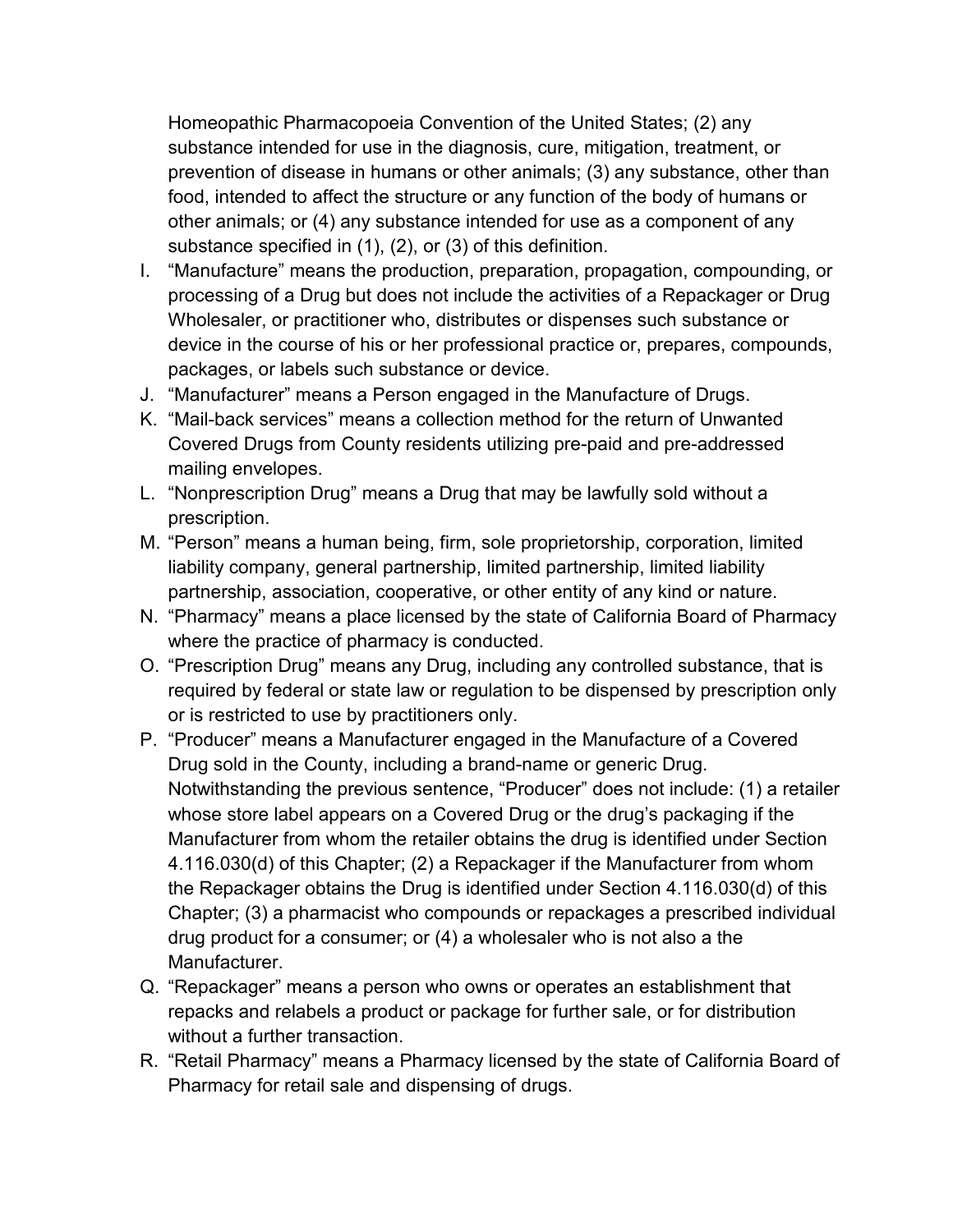- S. "Stewardship Plan" means a plan for the collection, transportation and disposal of Unwanted Covered Drugs required under Section 4.116.040 of this Chapter that is: (1) financed, developed, implemented and participated in by one or more Producers; (2) operated by the participating Producers or a Stewardship Organization; and (3) approved by the Director.
- T. "Stewardship Organization" means an organization designated by a Producer or group of Producers to act as an agent on behalf of one or more Producers to develop and implement and operate a Stewardship Plan.
- U. "Supervisorial District" means the districts of the County of San Mateo as defined in San Mateo County Ordinance Code Chapter 2.02 or its successor.
- V. "Unwanted Covered Drug" means any Covered Drug that the owner has discarded or intends to discard.

## **4.116.030 – Stewardship Plans – Participation.**

- (a) Each Producer shall participate in a Stewardship Plan. Each Producer must:
	- (1) operate, individually or jointly with other Producers, a Stewardship Plan approved by the Director; or
	- (2) enter into an agreement with a Stewardship Organization to operate, on the Producer's behalf, a Stewardship Plan approved by the Director.
- (b) Each Stewardship Plan must be approved by the Director before the entity administering the plan starts collecting Unwanted Covered Drugs. Once approved, each Stewardship Plan must have prior written approval of the Director for proposed changes as described under Section 4.116.120.
- (c) By six months after the effective date of this Chapter, or by six months after a Producer starts sale of a Covered Drug in the County, a Producer must notify the Director in writing of the Producer's intent to participate in a Stewardship Plan, or to form a new Stewardship Plan.
- (d) By six months after the effective date of this Chapter, or by six months after a retailer whose label appears on a Covered Drug or the Covered Drug's packaging starts selling the Covered Drug in the County, or by six months after a Covered Drug repackaged by Repackager is first sold in the County, and, thereafter, upon request from the Director, a retailer or Repackager whose label appears on a Covered Drug or the Covered Drug's packaging must provide:
	- (1) written notification as to whether the Manufacturer from whom the retailer or Repackager obtains the Covered Drug has provided its notice of intent to participate; and
	- (2) the contact information of the Manufacturer from whom the retailer or Repackager obtains the Covered Drug, including the telephone number, mailing address and email address of the retailer's or Repackager's point of contact at the Manufacturer.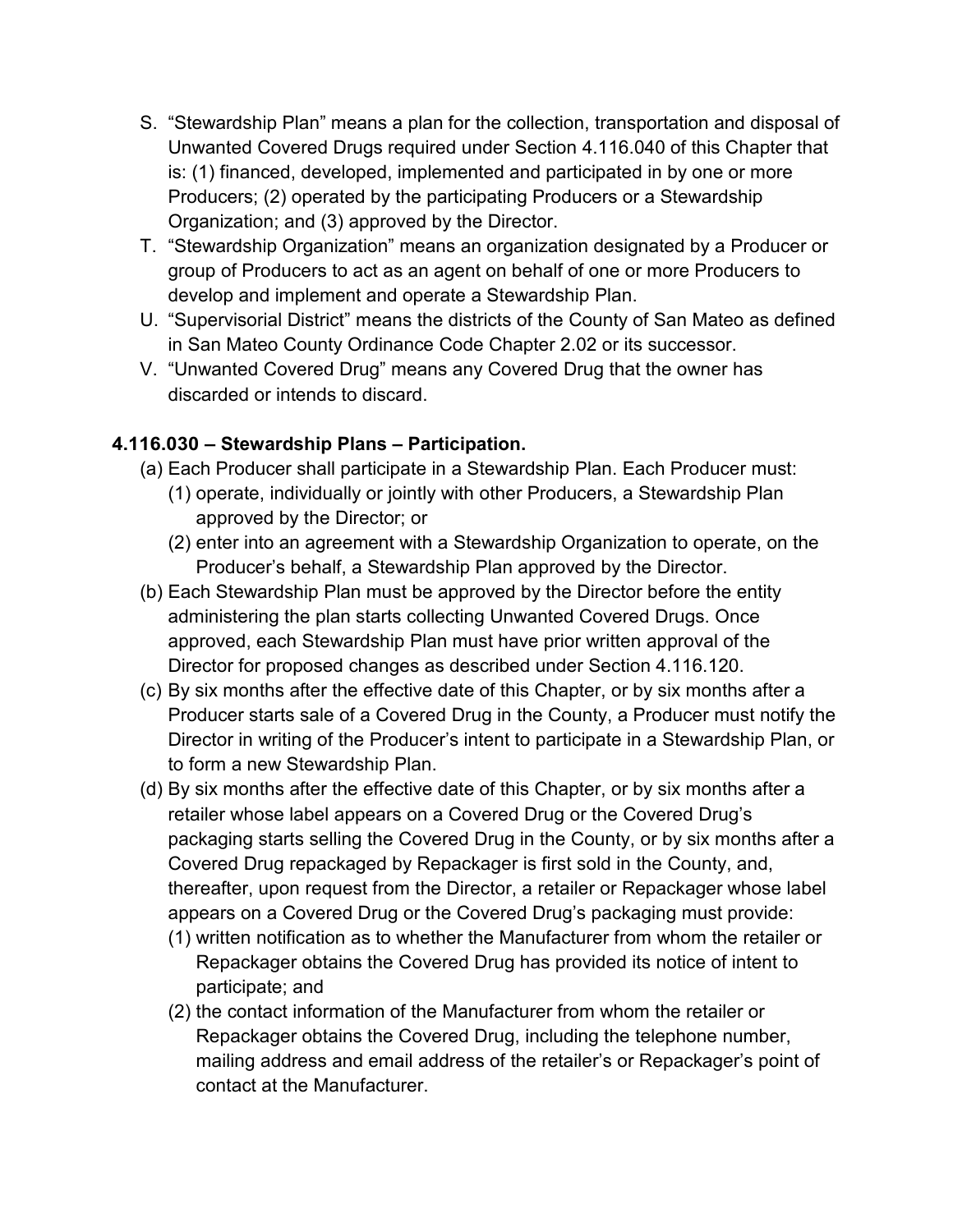- (e) A Producer, either individually or jointly with other Producers, shall:
	- (1) By nine months after the effective date of this Chapter, or nine months after starting sale of a Covered Drug in the County, identify in writing to the Director a Stewardship Plan operator, including the operator's telephone, mailing address and email contact information, that is authorized to be the official point of contact for the Stewardship Plan;
	- (2) By nine months after the effective date of this Chapter, or nine months after starting sale of a Covered Drug in the County, notify all Retail Pharmacies and law enforcement agencies in the County of the opportunity to participate as a drop-off site in accordance with Section 4.116.050 of this Chapter and provide a process for forming an agreement between the Stewardship Plan and interested Collectors; and annually thereafter, make the same notification to any nonparticipating or new Retail Pharmacies in the County;
	- (3) By one year after the effective date of this Chapter, or one year after starting sale of a Covered Drug in the County, submit a proposed Stewardship Plan as described in Section 4.116.040 to the Director for review;
	- (4) Within three months after the Director's approval of the Stewardship Plan, operate or participate in the Stewardship Plan in accordance with this Chapter;
	- (5) At least every four years after the Stewardship Plan starts operations, submit an updated Stewardship Plan to the Director explaining any substantive changes to components of the Stewardship Plan required in Section 4.116.040. The updated Stewardship Plan shall be accompanied by the plan review fee in accordance with Section 4.116.150 of this Chapter. The Director shall review updated Stewardship Plans using the process described in Section 4.116.120 of this Chapter; and
	- (6) Pay all administrative and operational costs and fees associated with its Stewardship Plan.
- (f) A Producer, either individually or jointly with other Producers, may:
	- (1) Enter into contracts and agreements with Stewardship Organizations, other service providers, or other entities as necessary, useful or convenient to carry out all or portions of their Stewardship Plan;
	- (2) Notify the Director of any Producer selling Covered Drugs Manufactured by that Producer or group of Producers in the County that is failing to participate in a Stewardship Plan; and
	- (3) Perform any other functions as may be necessary or proper to carry out the Stewardship Plan and to fulfill any or all of the purposes for which the plan is organized.
- (g) After the first full year of participation in a Stewardship Plan, a Producer or group of Producers may notify the Director in writing of intent to form a new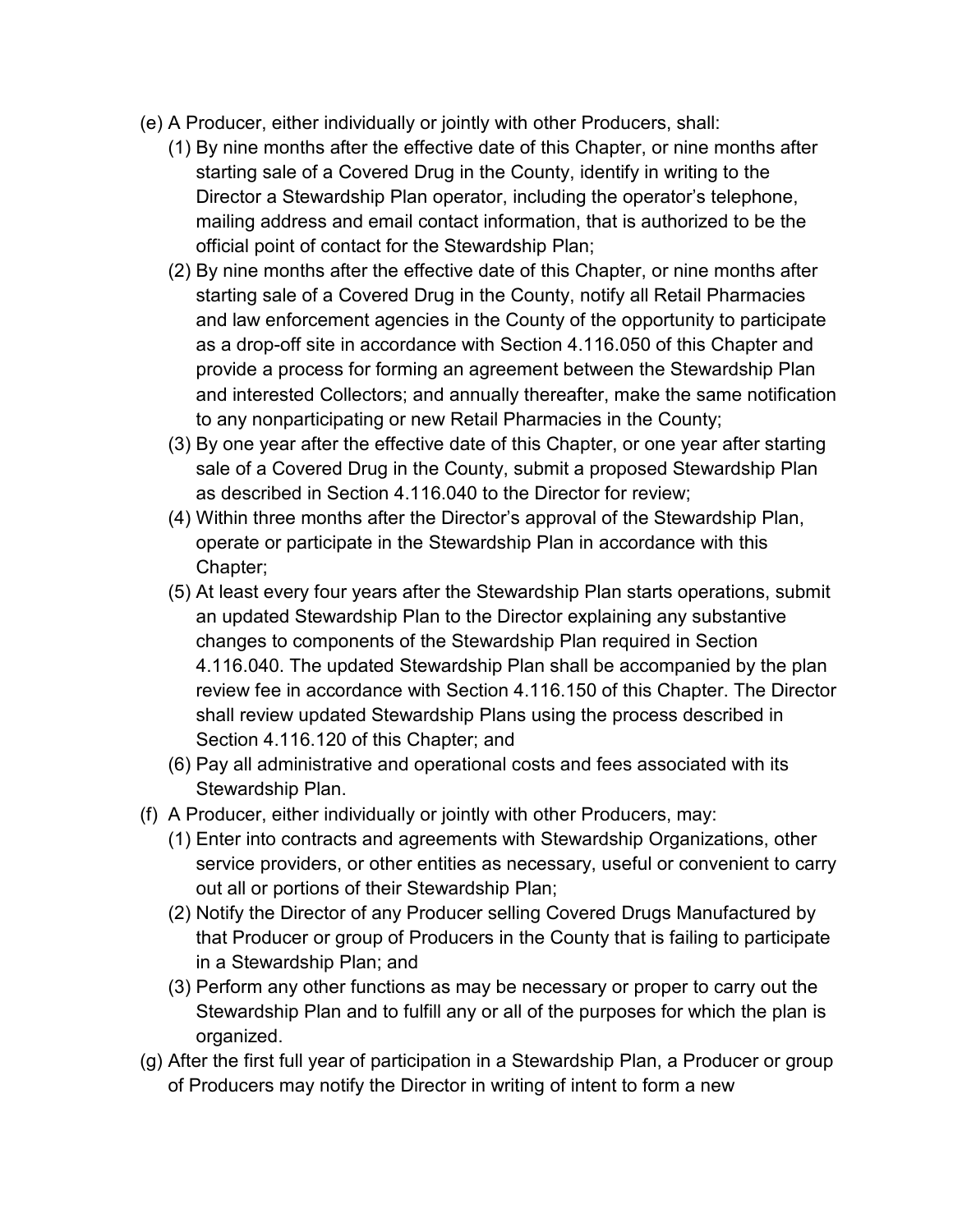Stewardship Plan, and identify a plan operator, including the plan operator's telephone, mailing address, and email contact information, that is authorized to be the official point of contact for the proposed new Stewardship Plan. Within three months of such notification, the Producer or group of Producers shall submit a proposed Stewardship Plan as described under Section 4.116.040 to the Director for review.

- (h) The Director may, on a case-by-case basis, approve in writing requests for extensions of time for the submission dates and deadlines in this Section 4.116.030.
- (i) The Director may audit the records of a Producer, group of Producers, or Stewardship Organization related to a Stewardship Plan or request that the Producer, group of Producers, or Stewardship Organization arrange for the Director to inspect at reasonable times a Stewardship Plan's or a Collector's facilities, vehicles, and equipment used in carrying out the Stewardship Plan.

### **4.116.040 – Stewardship Plans – Components.**

Each Stewardship Plan, which must be submitted and reviewed according to Section 4.116.110, shall include:

- (a) Contact information for all Producers participating in the Stewardship Plan, including each Drug Producer's name, address, phone number, and email address, and the name, address, phone number, and email address of a human being to whom the Director may direct all inquiries regarding the Producer's participation in the Stewardship Plan;
- (b) A description of the proposed collection system to provide convenient ongoing collection service for all Unwanted Covered Drugs from County residents in compliance with the provisions and requirements in Section 4.116.050, including a list of all collection methods and participating Collectors, a list of drop-off sites, a description of how any periodic collection events will be scheduled and located, a description of how any mail-back services will be provided and an example of the prepaid, preaddressed mailers the plan will use. The description of the collection service shall include a list of Retail Pharmacies and law enforcement agencies contacted by the plan under Section 4.116.030(e)(2) of this Chapter, and a list of all Collectors who offered to participate;
- (c) A description of the handling and disposal system, including identification of and contact information for Collectors, transporters and waste disposal facilities to be used by the Stewardship Plan in accordance with Section 4.116.050 and Section 4.116.070 of this Chapter;
- (d) A description of the policies and procedures to be followed by Persons handling Unwanted Covered Drugs collected under the Stewardship Plan, including a description of how all Collectors, transporters and waste disposal facilities used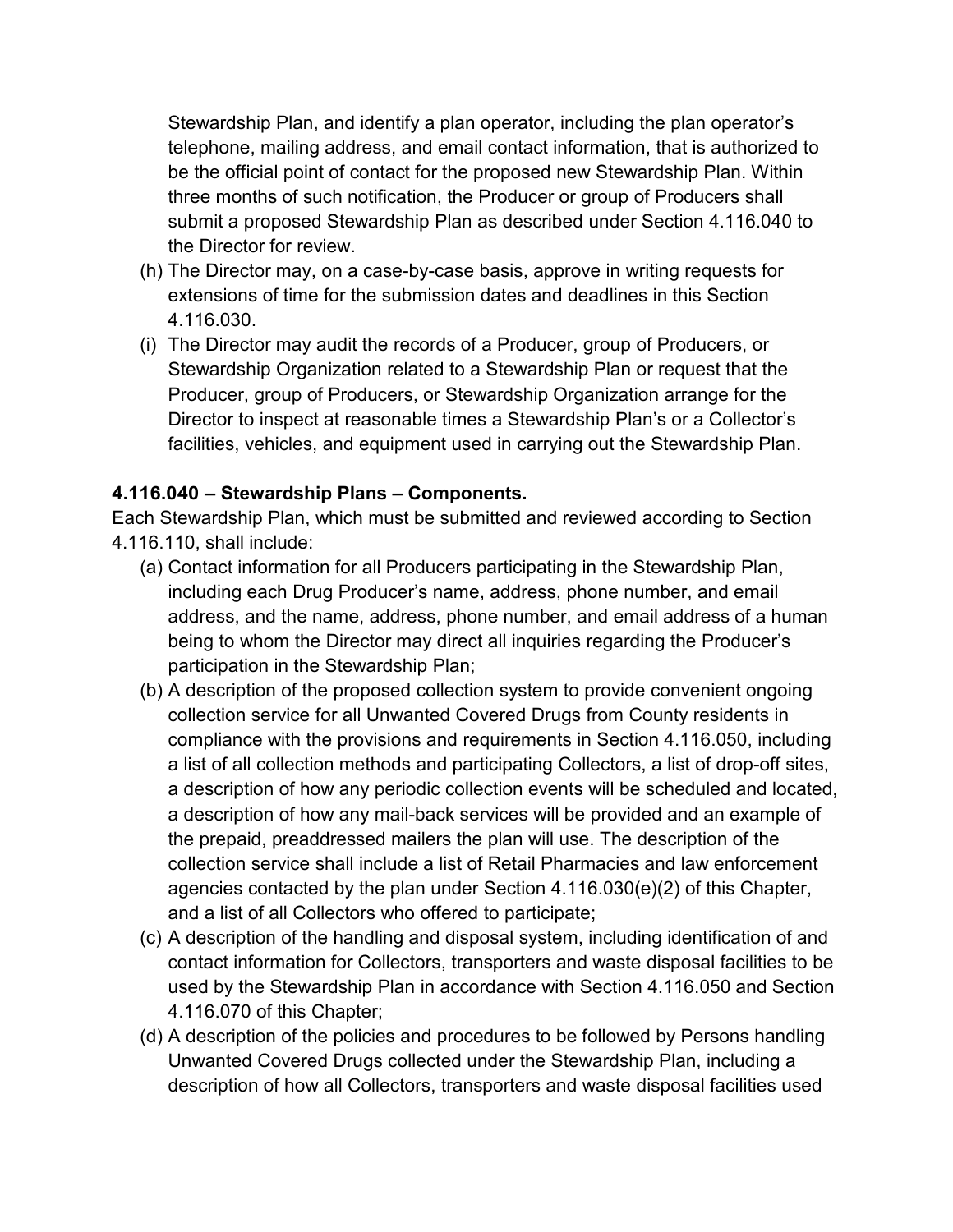will ensure that the collected Unwanted Covered Drugs are safely and securely tracked from collection through final disposal, and how all entities participating in the Stewardship Plan will operate under and comply with all applicable federal and state laws, rules and guidelines, including but not limited to those of the United States Drug Enforcement Administration, and how any Pharmacy collection site will operate under applicable rules and guidelines of the State of California Board of Pharmacy;

- (e) A certification that that any patient information on Drug packaging will be promptly destroyed;
- (f) A description of the public education effort and promotion strategy required in Section 4.116.060 of this Chapter, including a copy of standardized instructions for County residents, signage developed for Collectors, and required promotional materials;
- (g) Proposed short-term and long-term goals of the Stewardship Plan for collection amounts, education and promotion; and
- (h) A description of how the Stewardship Plan will consider:
	- (1) use of existing providers of waste pharmaceutical services;
	- (2) separating Covered Drugs from packaging to the extent possible to reduce transportation and disposal costs; and
	- (3) recycling of Drug packaging to the extent feasible.

#### **4.116.050 – Stewardship Plans – Collection of Covered Drugs.**

- (a) This Section does not require any Person to serve as a Collector in a Stewardship Plan. A Person may offer to serve as a Collector voluntarily, or may agree to serve as a Collector in exchange for incentives or payment offered by a Producer, group of Producers or Stewardship Organization. Collectors may include law enforcement agencies, Pharmacies, mail-back services or other entities, operating in accordance with state and federal laws and regulations for the handling of Covered Drugs, including but not limited to those of the United States Drug Enforcement Administration, and in compliance with this Chapter. A Pharmacy collection site shall operate under applicable rules and guidelines of the State of California Board of Pharmacy.
- (b) The collection system for each Stewardship Plan shall:
	- (1) Provide reasonably convenient and equitable access for County residents in all Supervisorial Districts through drop-off sites. The system of drop-off sites shall provide at least one drop-off site for every 20,000 County residents in each Supervisorial District, geographically distributed to provide reasonably convenient and equitable access, but at no time shall there be less than five drop-off sites per Supervisorial District. If the service convenience goal in this subsection (b)(1) cannot be achieved due to a lack of drop-off sites at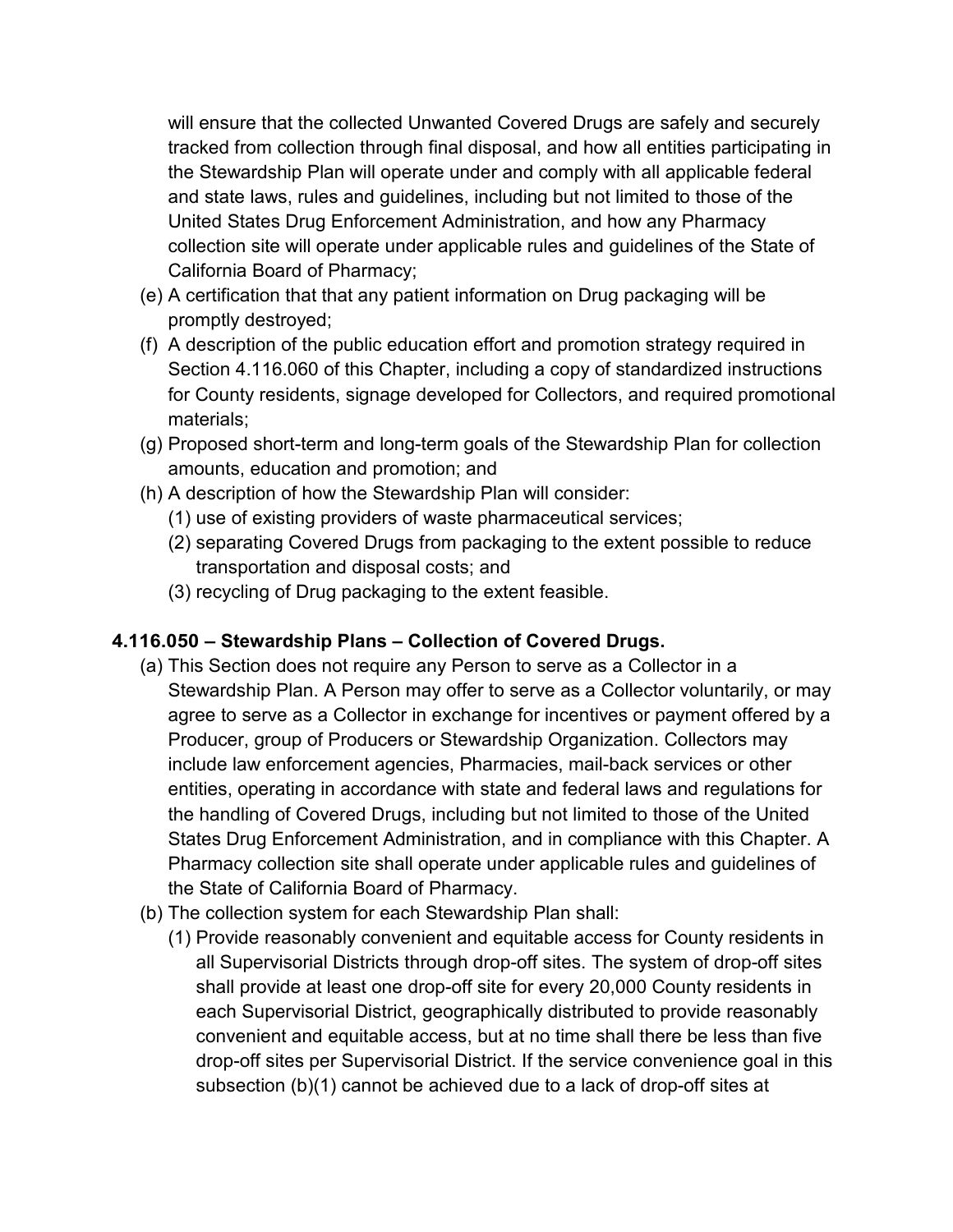pharmacies, law enforcement agencies, or other qualified Collectors in each Supervisorial District, then those areas shall be served through periodic collection events and/or or mail-back services.

- (2) Be safe and secure, including providing for the prompt destruction of patient information on Drug packaging.
- (3) Give preference to having Retail Pharmacies and law enforcement agencies serve as drop-off sites.
- (4) Include, as Collectors, any Retail Pharmacy or any law enforcement agency willing to serve voluntarily as a drop-off site for Unwanted Covered Drugs and able to meet the requirements of this Chapter within three months of their offer to participate, unless the Collector requests a longer time frame. A Stewardship Plan may also accept other Collectors willing to serve as a dropoff site for Unwanted Covered Drugs and able to meet the requirements of this Chapter; and
- (5) Make mail-back services available, free of charge, to disabled and homebound County residents upon request through the Stewardship Plan's toll-free telephone number and web site, and through distribution of prepaid, preaddressed mailers to Persons providing services to such County residents. The toll-free telephone number and web site required by this subsection (b)(5) shall be in English, Spanish, Chinese, and Tagalog.
- (c) In addition to the collection system described in subsection (b)(1), all stewardships plans shall jointly operate a drop-off site within each County-owned pharmacy.
- (d) Drop-off sites shall accept all Covered Drugs from County residents during all hours that the Retail Pharmacy, law enforcement agency, or other Collector is normally open for business with the public. Drop-off sites not operated by a law enforcement agency shall utilize secure collection bins in compliance with all applicable requirements, including but not limited to those of the United States Drug Enforcement Administration and the State of California Board of Pharmacy. In the event that more than one Stewardship Plan operates a drop-off site at a particular location, each drop-off site must accept all Covered Drugs.

#### **4.116.060 – Stewardship Plans – Promotion.**

- (a) All Stewardship Plans shall coordinate with each other and develop a single system of promotion that shall:
	- (1) Promote the Stewardship Plans so that collection options for Covered Drugs are widely understood by County residents, pharmacists, retailers of Covered Drugs and health care practitioners including doctors and other prescribers, veterinarians and veterinary hospitals, and promote the safe storage of Covered Drugs by County residents;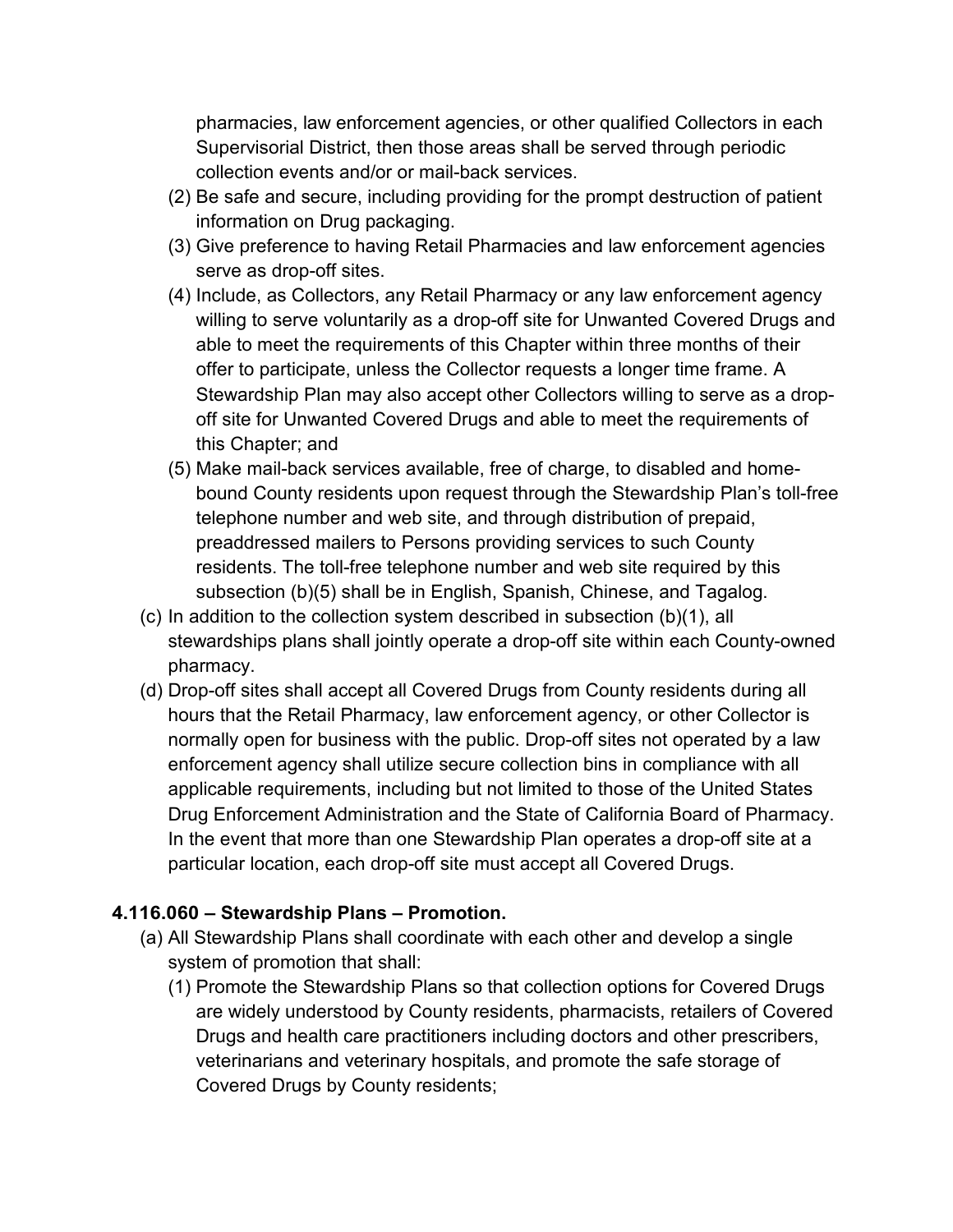- (2) Work with Collectors participating in Stewardship Plans to develop clear, standardized instructions for County residents on the use of collection bins and a readily-recognizable, consistent design of collection bins;
- (3) Establish a single toll-free telephone number and single web site where collection options and current locations of drop-off sites will be publicized, and prepare educational and outreach materials promoting safe storage of medicines and describing where and how to return Unwanted Covered Drugs to the Stewardship Plan. These materials must be provided to Pharmacies, health care facilities, veterinary facilities, and other interested parties for dissemination to County residents. Plain language and explanatory images should be used to make use of medicine collection services readily understandable by all County residents, including individuals with limited English proficiency;
- (4) Conduct a biennial survey of County residents and a survey of pharmacists, veterinarians, and health professionals in the County who interact with patients on use of medicines after the first full year of operation of the plans. Survey questions shall measure percent awareness of the Stewardship Plans, assess to what extent drop-off sites and other collection methods are convenient and easy to use, and assess knowledge and attitudes about risks of abuse, poisonings and overdoses from prescription and nonprescription medicines used in the home. Draft survey questions shall be submitted to the Director for review and comment at least 30 days prior to initiation of the survey. Results of the survey shall be reported to the Director and made available to the public on the website required in this Section 4.116.060 within 90 days of the end of the survey period. The privacy of all survey respondents shall be maintained.
- (b) All surveys, outreach, education, promotion, websites, and toll-free phone numbers required by this Section 4.116.060 shall be in English, Spanish, Chinese, and Tagalog.
- (c) The Director shall provide guidance on the development of a single system of promotion.

#### **4.116.070 – Stewardship Plans – Disposal of Covered Drugs.**

- (a) Covered Drugs collected under a Stewardship Plan must be disposed of at a permitted hazardous waste disposal facility as defined by the United States Environmental Protection Agency under 40 C.F.R. parts 264 and 265.
- (b) The Director may grant approval for a Stewardship Plan to dispose of some or all collected Covered Drugs at a permitted large municipal waste combustor, as defined by the United States Environmental Protection Agency under 40 C.F.R. parts 60 and 62, if the Director deems the use of a hazardous waste disposal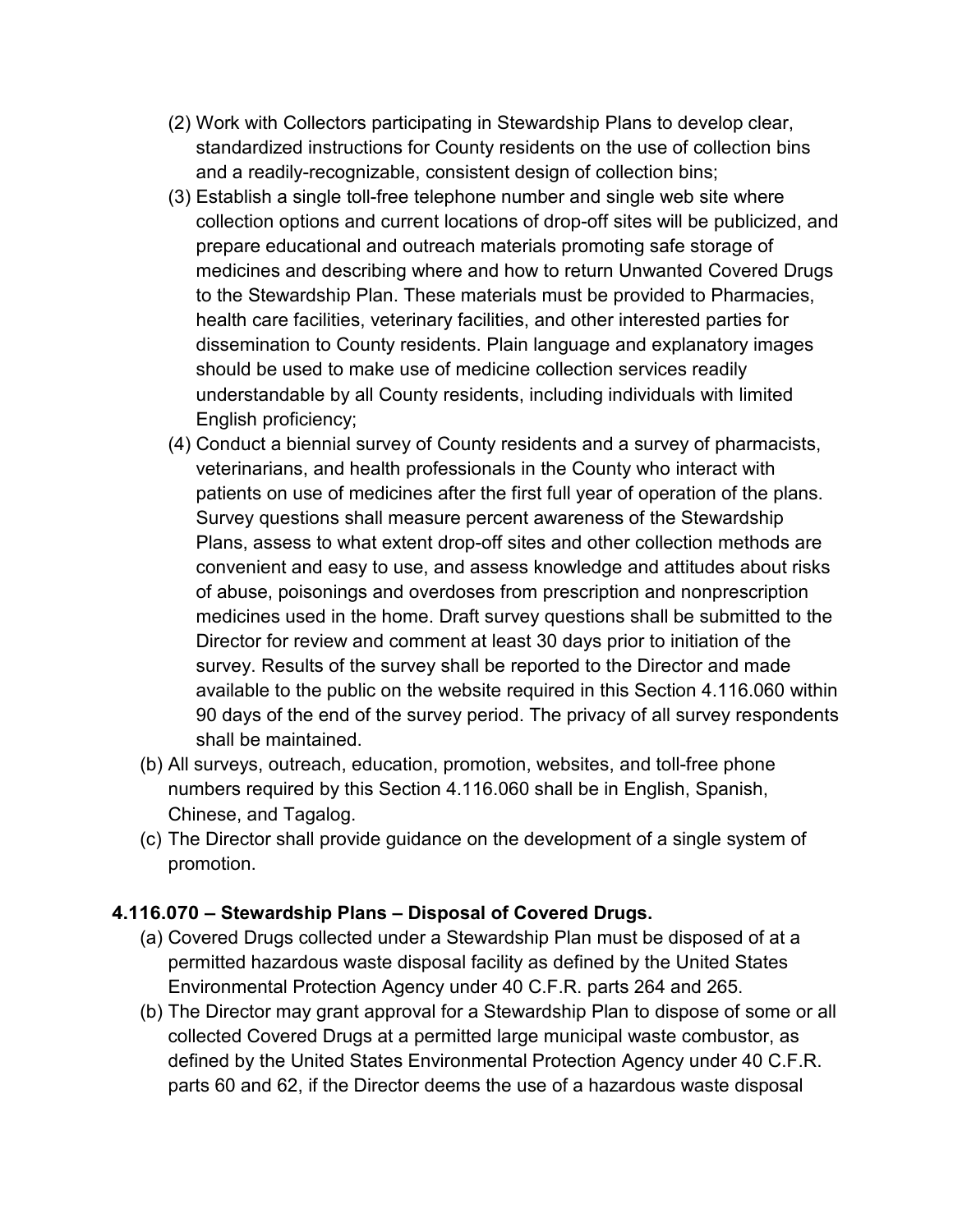facility described under subsection (a) of this Section 4.116.070 to be infeasible for the Stewardship Plan based on cost, logistics or other considerations.

- (c) A Stewardship Plan may petition the Director for approval to use final disposal technologies that provide superior environmental and human health protection than provided by the disposal technologies in subsections (a) and (b) of this Section 4.116.070, or equivalent protection at lesser cost. The proposed technology must provide equivalent or superior protection in each of the following areas:
	- (1) monitoring of any emissions or waste;
	- (2) worker health and safety;
	- (3) reduction or elimination of air, water or land emissions contributing to persistent, bioaccumulative, and toxic pollution; and
	- (4) overall impact on the environment and human health.

# **4.116.080 – Stewardship Plans – Administrative and Operational Costs and Fees.**

- (a) A Producer or group of Producers participating in a Stewardship Plan shall pay all administrative and operational costs related to their Stewardship Plan, except as provided under this Section 4.116.080. Administrative and operational costs related to the Stewardship Plan include but are not limited to the following:
	- (1) Collection and transportation supplies for each drop-off site;
	- (2) Acquisition of all secure collection bins for drop-off sites;
	- (3) Ongoing maintenance or replacement of secure collection bins, as requested by Collectors;
	- (4) Prepaid, preaddressed mailers provided to disabled and/or home-bound County residents;
	- (5) Operation of periodic collection events, including costs of law enforcement staff time if necessary;
	- (6) Transportation of all collected Covered Drugs to final disposal, including costs of law enforcement escort if necessary;
	- (7) Environmentally sound disposal of all collected Covered Drugs under Section 4.116.070 of this Chapter;
	- (8) Program promotion under Section 4.116.060 of this Chapter; and
	- (9) Costs related to any review of a Product Stewardship Plan for purposes of obtaining compliance with the California Environmental Quality Act (Cal. Pub. Res. Code § 21000, *et seq*.).
- (b) No Person or Producer may charge a point-of-sale fee to consumers to recoup the costs of their Stewardship Plan, nor may they charge a specific point-ofcollection fee at the time the Covered Drugs are collected.
- (c) Producers are not required to pay for costs of staff time at drop-off sites provided by Collectors volunteering to participate in a Stewardship Plan.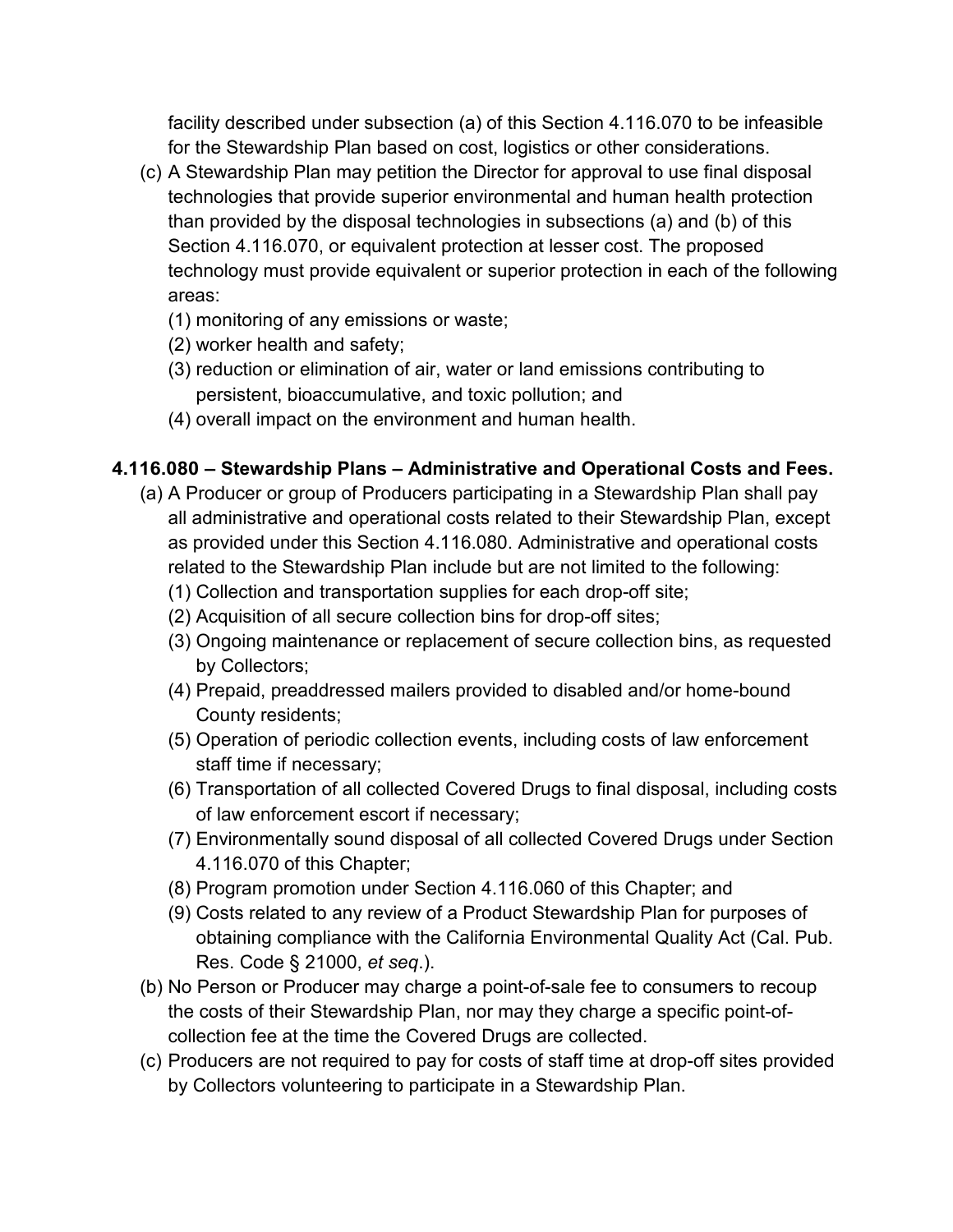## **4.116.090 – Stewardship Plans – Reporting Requirements.**

- (a) Within six months after the end of the first 12-month period of operation, and annually thereafter, the plan operator of a Stewardship Plan shall submit a report to the Director on behalf of participating Producers describing their plan's activities during the previous reporting period. The report must include:
	- (1) A list of Producers participating in the Stewardship Plan;
	- (2) The amount, by weight, of Covered Drugs collected, including the amount by weight from each collection method used;
	- (3) A list of drop-off sites;
	- (4) The number of mailers provided for disabled and/or home-bound County residents;
	- (5) The locations where mailers were provided, if applicable;
	- (6) The dates and locations of collection events held, if applicable;
	- (7) The transporters used and the disposal facility or facilities used for all Covered drugs;
	- (8) Whether any safety or security problems occurred during collection, transportation or disposal of Unwanted Covered Drugs during the reporting period and, if so, what changes have or will be made to policies, procedures or tracking mechanisms to alleviate the problem and to improve safety and security in the future;
	- (9) A description of the public education, outreach and evaluation activities implemented during the reporting period;
	- (10) A description of how collected packaging was recycled to the extent feasible, including the recycling facility or facilities used;
	- (11) A summary of the Stewardship Plan's goals, the degree of success in meeting those goals in the past year, and, if any goals have not been met, what effort will be made to achieve the goals in the next year; and
	- (12) The total expenditures of the Stewardship Plan during the reporting period.
- (b) The Director shall make reports submitted under this Section available to the public.
- (c) For the purposes of this Section 4.116.090, "reporting period" means the period from January 1 through December 31 of the same calendar year, unless otherwise specified to the plan operator by the Director.

## **4.116.100 – Stewardship Plans – List Of Producers of Covered Drugs.**

Beginning 60 days after the effective date of this Chapter, each Drug Wholesaler that sells any Covered Drug in the County must provide a list of the Producers of those Covered Drugs to the Director in a form prescribed by the Director. Wholesalers must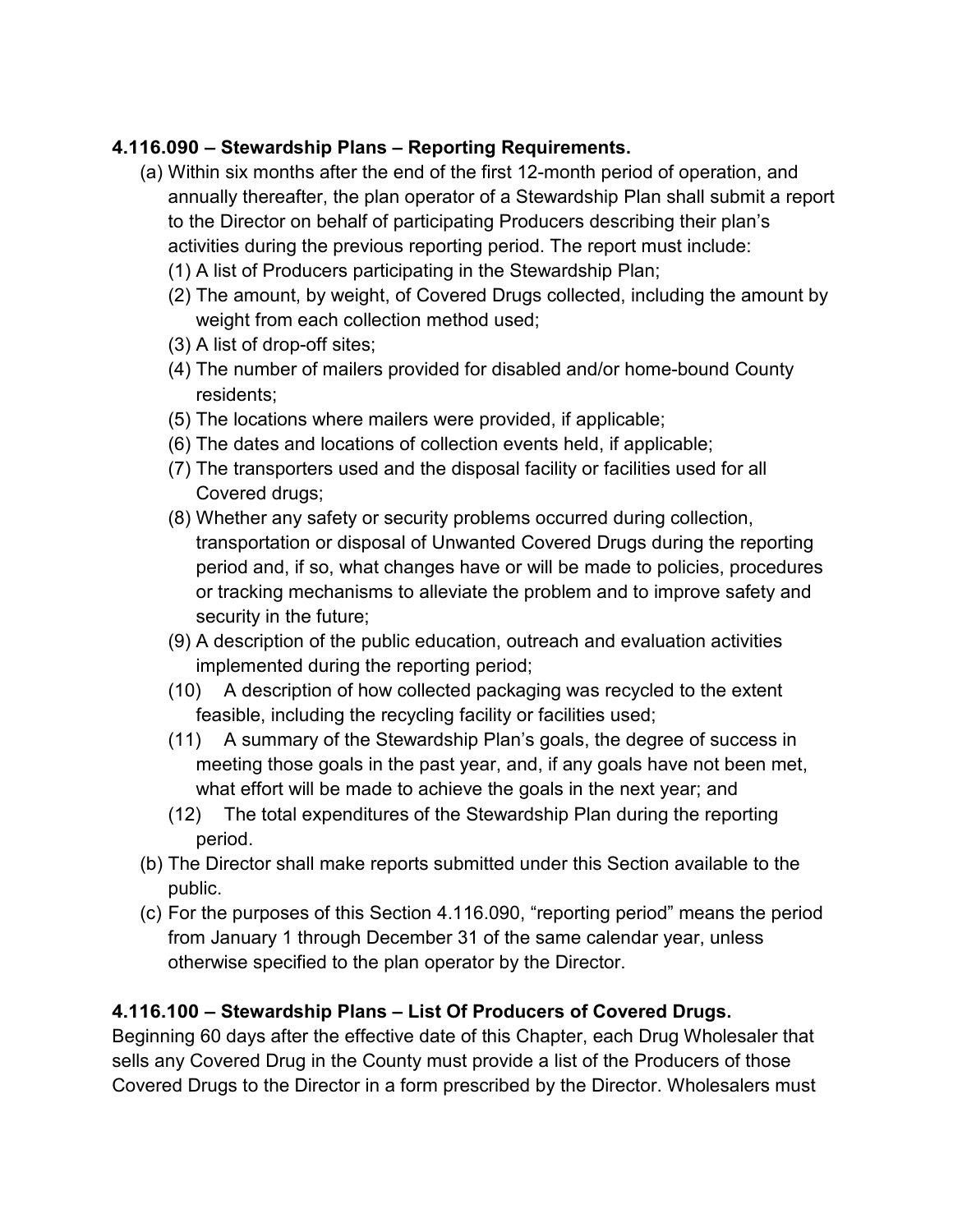update and resubmit the list by January 15 each year.

## **4.116.110 – Stewardship Plans – Review Of Proposed Plans.**

- (a) By one year after the effective date of this Chapter, each Producer, group of Producers or Stewardship Organization shall submit its proposed Stewardship Plan to the Director for review, accompanied by the plan review fee in accordance with Section 4.116.150 of this Chapter. The Director may upon request provide information, counseling, and technical assistance about the requirements of this Chapter to assist with the development of a proposed Stewardship Plan.
- (b) The Director shall review the proposed Stewardship Plan and determine whether it meets the requirements of this Chapter. In reviewing a proposed Stewardship Plan, the Director shall provide an opportunity for written public comment on the proposed Stewardship Plan and consider any comments received.
- (c) After the review under subsection (b) of this Section 4.116.110 and within 90 days after receipt of the proposed Stewardship Plan, the Director shall either approve or reject the proposed Stewardship Plan in writing and, if rejected, provide reasons for the rejection.
- (d) If the Director rejects a proposed Stewardship Plan, a Producer, group of Producers, or Stewardship Organization must submit a revised Stewardship Plan to the Director within 60 days after receiving written notice of the rejection. The Director shall review and approve or reject a revised Stewardship Plan as provided under subsections (b) and (c) of this Section 4.116.110.
- (e) If the Director rejects a revised Stewardship Plan, or any subsequently revised plan, the Director may deem the Producer or group of Producers out of compliance with this Chapter and subject to the enforcement provisions in this Chapter.
- (f) In approving a proposed Stewardship Plan, the Director may exercise reasonable discretion to waive strict compliance with the requirements of this Chapter that apply to Producers in order to achieve the objectives of this Chapter.
- (g) The Director shall make all Stewardship Plans and proposed plans submitted under this Section 4.116.110 available to the public.

# **4.116.120 – Stewardship Plans – Prior Approval for Change.**

(a) Proposed changes to an approved Stewardship Plan that substantively alter plan operations, including, but not limited to, changes to participating Manufacturers, collection methods, achievement of the service convenience goal, policies and procedures for handling Unwanted Covered Drugs, or education and promotion methods or disposal facilities, must be approved in writing by the Director before the changes are implemented.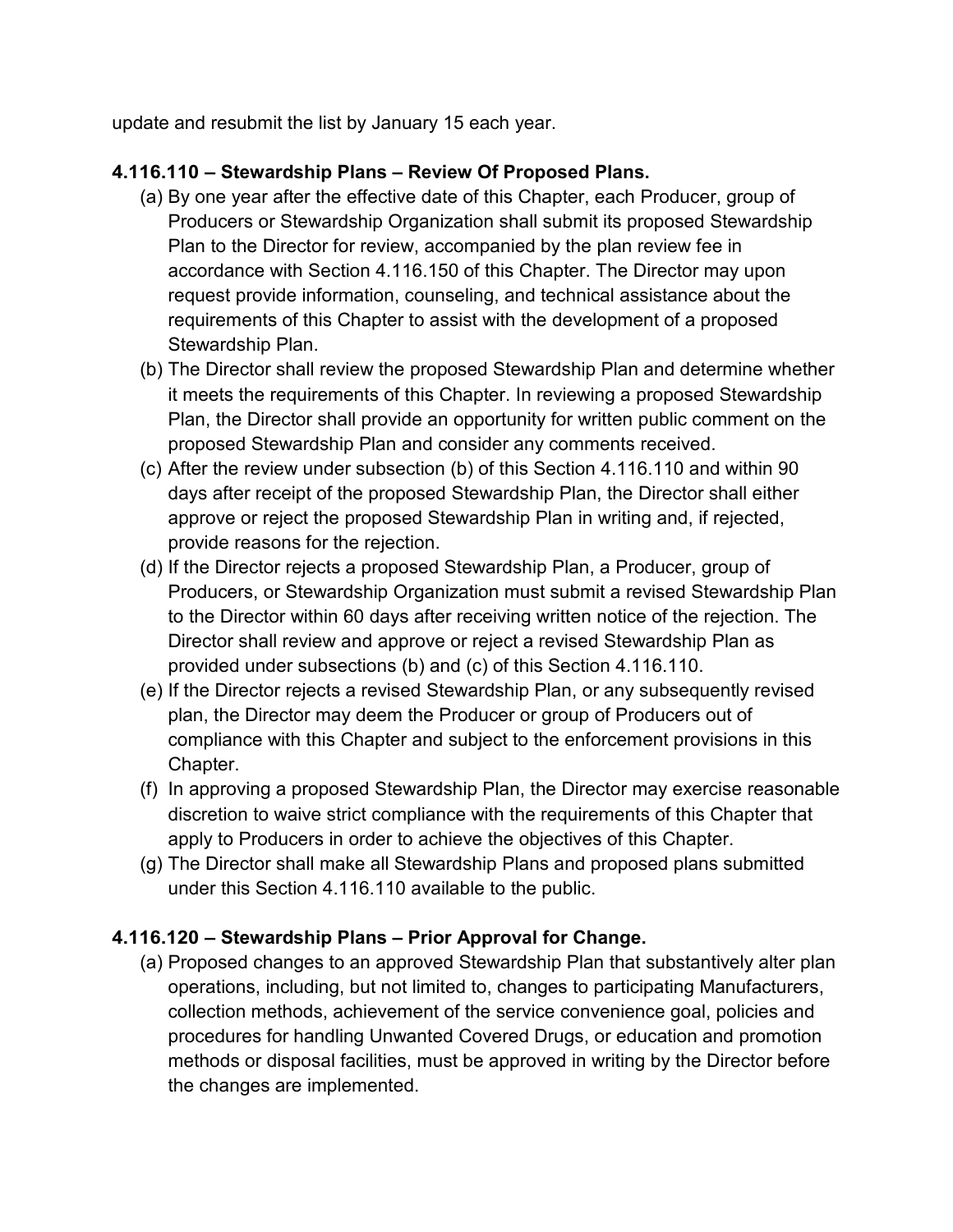- (b) A Producer or group of Producers or Stewardship Organization participating in an approved Stewardship Plan shall submit proposed changes to an approved Stewardship Plan within six months upon notice from the Director of a change to the population of a Supervisorial District as described in Section 4.116.050(b)(1).
- (c) A Producer or group of Producers or Stewardship Organization participating in a Stewardship Plan shall submit to the Director any proposed change to a Stewardship Plan as described under subsection (a) of this Section 4.116.120 in writing at least 30 days before the change is scheduled to occur and accompanied by the review fee in accordance with Section 4.116.150 of this Chapter.
- (d) A Producer or group of Producers or Stewardship Organization participating in an approved Stewardship Plan shall notify the Director at least 15 days before implementing any changes to drop-off site locations, methods for scheduling and locating periodic collection events, or methods for distributing prepaid, preaddressed mailers, that do not substantively alter achievement of the service convenience goal under Section 4.116.050(b)(1) of this Chapter, or other changes that do not substantively alter plan operations under subsection (a) of this Section 4.116.120.
- (e) A Producer or group of Producers or Stewardship Organization may request an advance determination from the Director whether a proposed change would be deemed to substantively alter plan operations.

## **4.116.130 – Stewardship Plans – Enforcement and Penalties.**

- (a) The Director shall administer the penalty provisions of this Chapter.
- (b) If the Director makes findings and determines that any Person has violated this Chapter or a regulation adopted pursuant to this Chapter, the Director shall send a written warning, as well as a copy of this Chapter and any regulations adopted pursuant to this Chapter, to the Person or Persons who violated it. The Person or Persons shall have 30 days after receipt of the warning to come into compliance and correct all violations.
- (c) If the Person or Persons fail to come into compliance or correct all violations, the Director may impose administrative fines for violations of this Chapter or of any regulation adopted pursuant to this Chapter.
	- (1) Upon findings made under subsection (b), the Person or Persons shall be subject to an administrative fine as follows:
		- (A) A fine not exceeding one hundred dollars (\$100.00) for a first violation;
		- (B) A fine not exceeding two hundred dollars (\$200.00) for a second violation;
		- (C) A fine not exceeding five hundred dollars (\$500) for the third violation and each subsequent violation.
	- (2) Each day a violation continues constitutes a separate violation.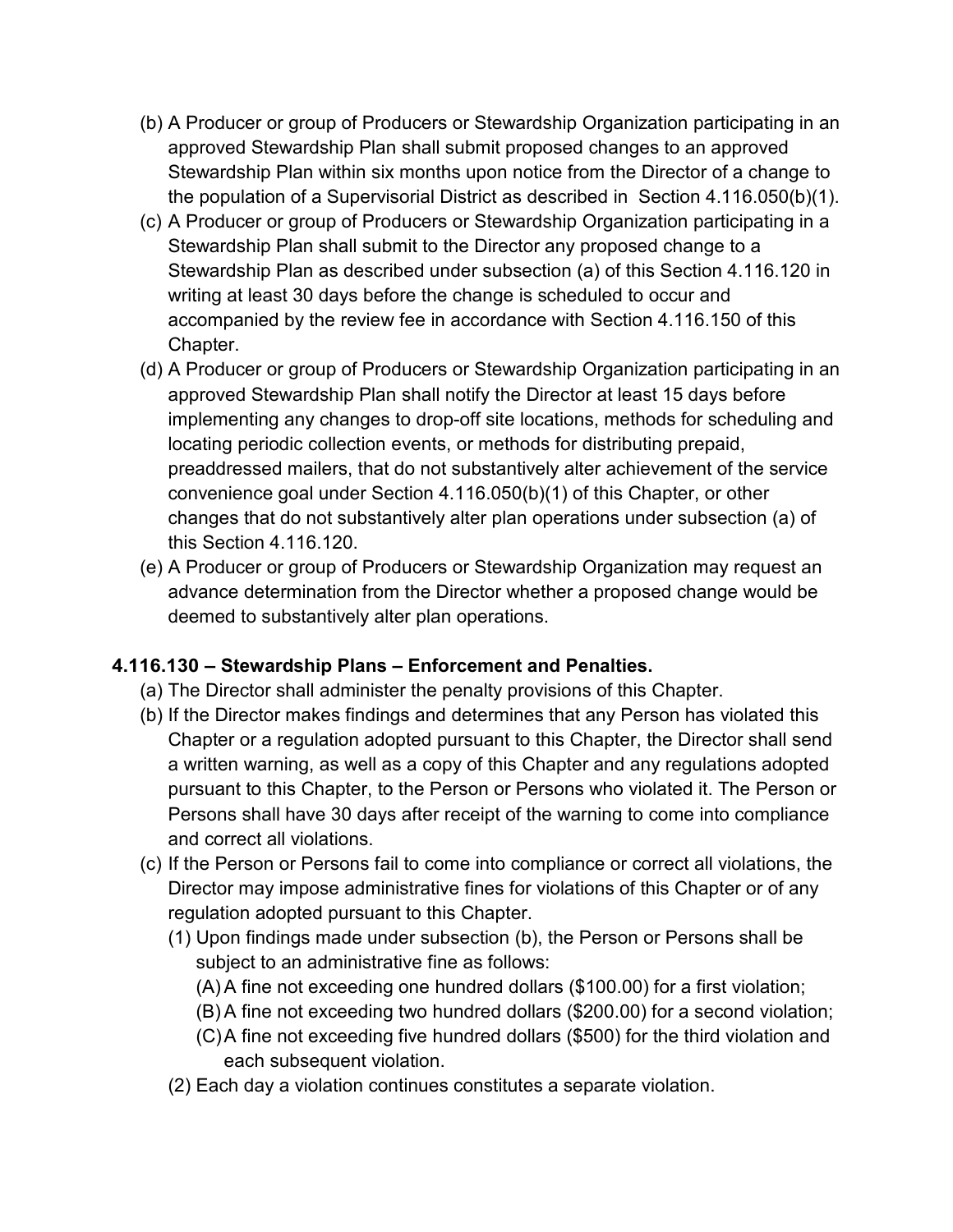- (3) Fine Procedures. Notice of the fine shall be served on the Person or Persons. The notice shall contain an advisement of the right to request a hearing before the Director of the Environmental Health Division or his or her designee contesting the imposition of the fine. Said hearing must be requested within ten days of the date appearing on the notice of the fine. The decision of the Director of the Environmental Health Division shall be based upon a finding that the above listed ground for a contest has been met and shall be a final administrative order, with no administrative right of appeal.
- (4) Failure to Pay Fine. If said fine is not paid within 30 days from the date appearing on the notice of the fine or of the notice of determination of the Director of the Environmental Health Division or his or her designee after the hearing, the Director may use any lawful means for collecting the fine, including instituting an action in any court of proper jurisdiction.
- (d) The County, a Producer, group of Producers, a Stewardship Organization, a group of Stewardship Organizations, any organization with tax exempt status under 26 United States Code Section 501(c)(3) or 501(c)(4) and with a primary mission of protecting the environment in the San Francisco Bay Area, or a combination thereof may bring a civil action to enjoin violations of or compel compliance with any requirement of this Chapter or any rule or regulation adopted pursuant to this Chapter, as well as for payment of civil penalties and any other appropriate remedy. The court shall award reasonable attorney's fees and costs to the County, Producer, group of Producers, Stewardship Organization, group of Stewardship Organizations, organization with tax exempt status under 26 United States Code Section 501(c)(3) or 501(c)(4) and with a primary mission of protecting the environment in the San Francisco Bay Area, or a combination thereof that is the prevailing party in a civil action brought under this subsection (d). A Producer, group of Producers, Stewardship Organization, group of Stewardship Organizations, organization with tax exempt status under 26 United States Code Section 501(c)(3) or 501(c)(4) and with a primary mission of protecting the environment in the San Francisco Bay Area, or a combination thereof may institute a civil action under this subsection (d) only if:
	- (1) The Producer, group of Producers, Stewardship Organization, group of Stewardship Organizations, organization with tax exempt status under 26 United States Code Section 501(c)(3) or 501(c)(4) and with a primary mission of protecting the environment in the San Francisco Bay Area, or a combination thereof has filed a Complaint with the Director;
	- (2) 90 days have passed since the filing of the Complaint;
	- (3) After such 90-day period has passed, the Producer, group of Producers, Stewardship Organization, group of Stewardship Organizations, organization with tax exempt status under 26 United States Code Section 501(c)(3) or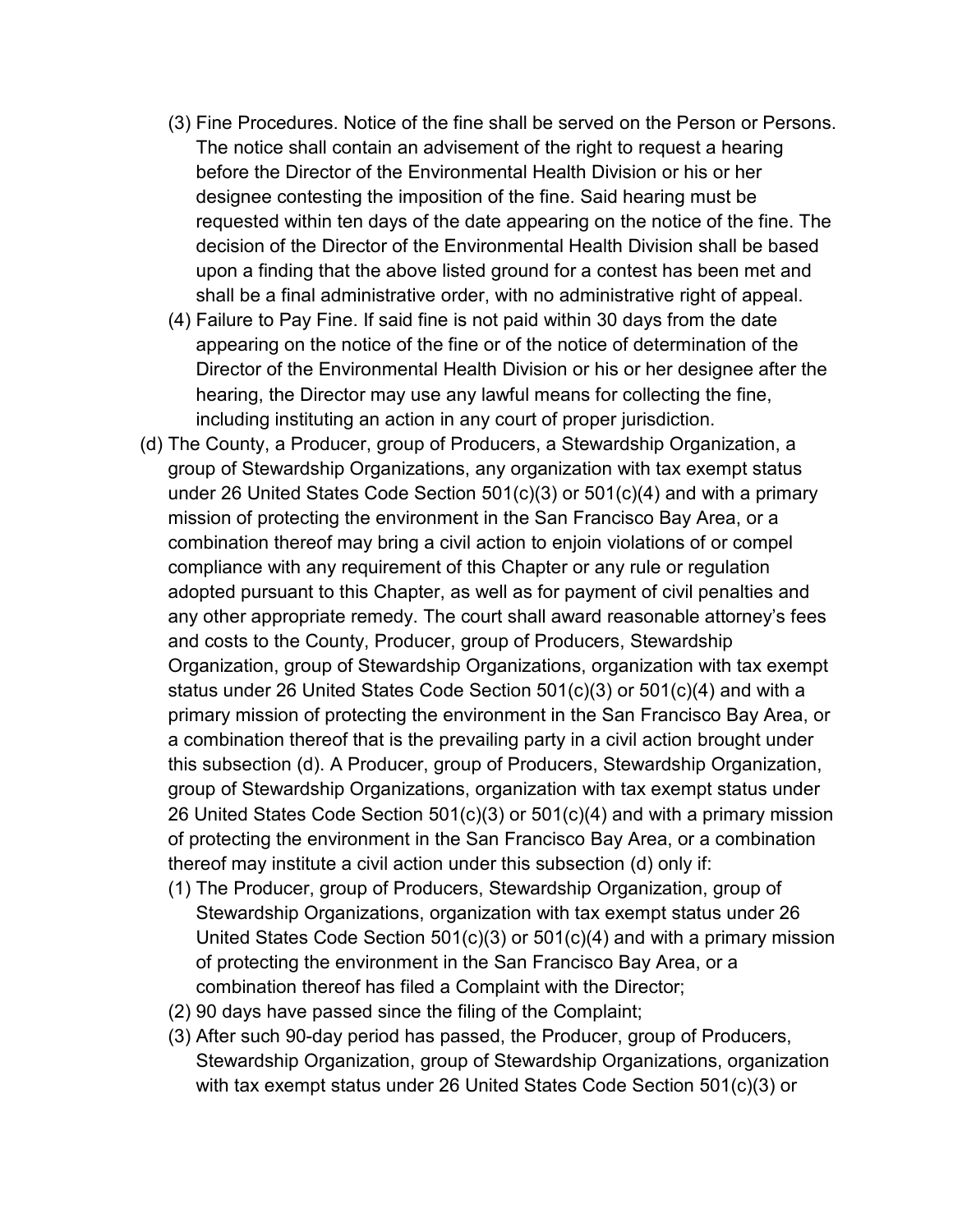501(c)(4) and with a primary mission of protecting the environment in the San Francisco Bay Area, or a combination thereof provides 30-day written notice to the Director and the County Counsel's Office of its intent to initiate civil proceedings; and

- (4) The County has not provided notice to the Producer, group of Producers, Stewardship Organization, group of Stewardship Organizations, organization with tax exempt status under 26 United States Code Section 501(c)(3) or 501(c)(4) and with a primary mission of protecting the environment in the San Francisco Bay Area, or a combination thereof of the County's intent to initiate civil proceedings by the end of the 30-day period.
- (e) Any Person who knowingly and willfully violates the requirements of this Chapter or any rule or regulation adopted pursuant to this Chapter is guilty of a misdemeanor and upon conviction thereof is punishable by a fine of not less than fifty dollars (\$50) and not more than five hundred (\$500) for each day per violation, or by imprisonment in the County Jail for a period not to exceed six months, or by both such fine and imprisonment.
- (f) Any Person in violation of this Chapter or any rule or regulation adopted pursuant to this Chapter shall be liable to the County for a civil penalty in an amount not to exceed one thousand dollars (\$1,000) per day per violation. Each day in which the violation continues shall constitute a separate violation. Civil penalties shall not be assessed pursuant to this subsection (f) for the same violations for which the Director assessed an administrative penalty pursuant to subsection (c) of this Section 4.116.130.
- (g) In determining the appropriate penalties, the court or the Director shall consider the extent of harm caused by the violation, the nature and persistence of the violation, the frequency of past violations, any action taken to mitigate the violation, and the financial burden to the violator.
- (h) No criminal, civil or administrative action under this Section 4.116.130 may be brought more than four years after the date of the alleged violation.

#### **4.116.140 – Stewardship Plans – Rules, Performance Standards, and Report.**

- (a) The Director, following public notice and a hearing, may adopt rules necessary to implement, administer, and enforce this Chapter.
- (b) The Director may work with the Stewardship Plan operator to define goals for collection amounts, education, and promotion for a Stewardship Plan.
- (c) The Director shall report as requested to the Board of Supervisors concerning the status of all Stewardship Plans and recommendations for changes to this Chapter. The report may also include a summary of available data on indicators and trends of abuse, poisonings and overdoses from prescription and nonprescription drugs and a review of comprehensive prevention strategies to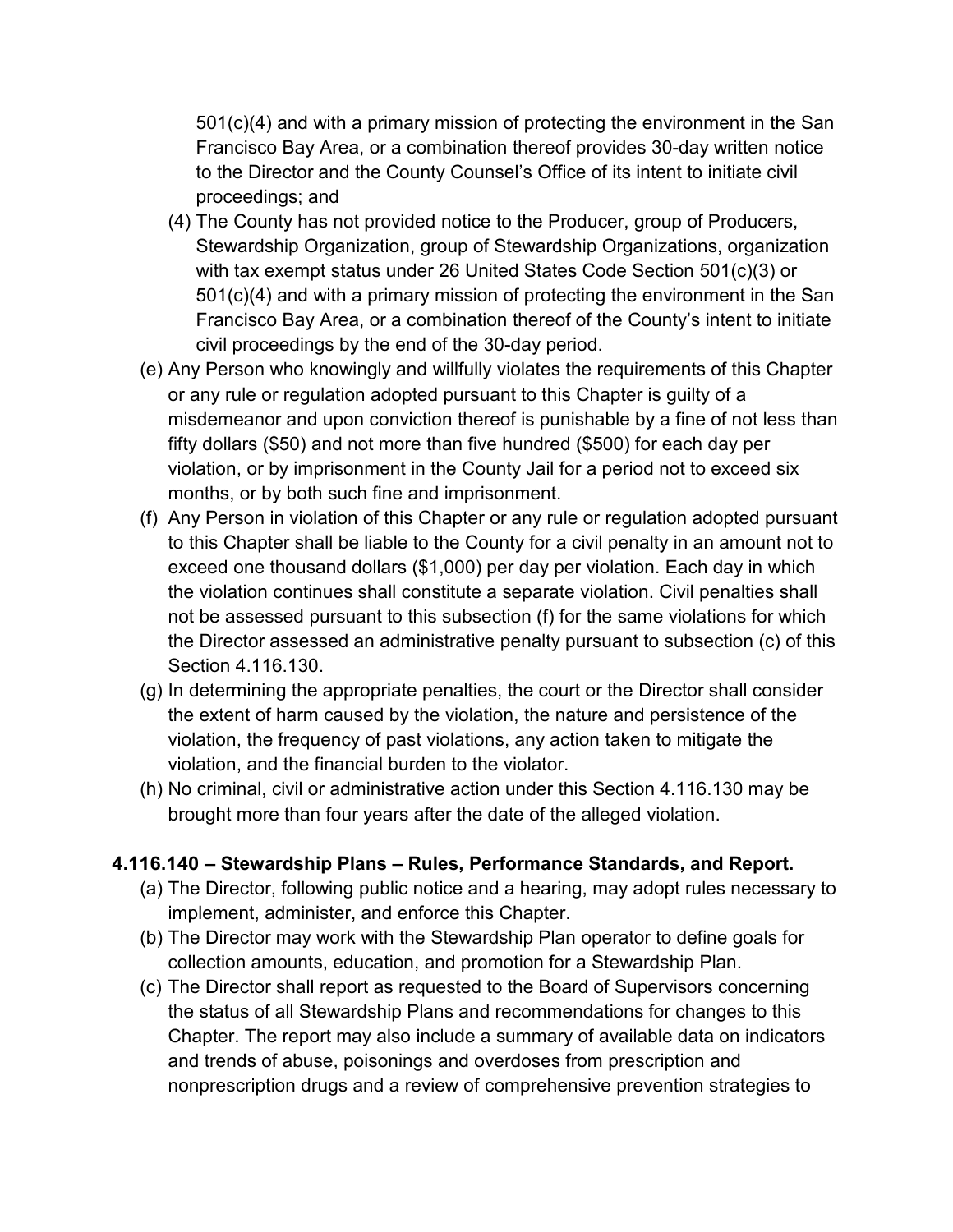reduce risks of drug abuse, overdoses, and preventable poisonings.

# **4.116.150 – Stewardship Plans – Plan Review and Annual Operation Fees.**

- (a) The Board of Supervisors authorizes the Director to charge the fees identified in this Chapter. A Producer or group of Producers participating in a Stewardship Plan shall pay to the Director plan review fees to be established under subsection (d) of this Section 4.116.150 for:
	- (1) Review of a proposed Stewardship Plan;
	- (2) Resubmittal of a proposed Stewardship Plan;
	- (3) Review of changes to an approved Stewardship Plan;
	- (4) Submittal of an updated Stewardship Plan at least every four years under Section 4.116.030(e)(5) of this Chapter; or
	- (5) Review of any petition for approval to use alternative final disposal technologies under Section 4.116.070(c) of this Chapter.
- (b) In addition to plan review fees, a Producer or group of Producers participating in a Stewardship Plan shall pay to the Director annual operating fees to be established under subsection (d) of this Section 4.116.150.
- (c) A Stewardship Organization may remit fees on behalf of participating Producer(s).
- (d) The Director shall set the fees to recover but not exceed actual costs to the County at a rate duly approved by the Board of Supervisors.

# **4.116.160 – Undertaking For the General Welfare.**

In adopting and implementing this Chapter, the County is assuming an undertaking only to promote the general welfare. It is not assuming, nor is it imposing on its officers and employees, an obligation for breach of which it is liable in money damages to any Person who claims that such breach proximately caused injury.

# **4.116.170 – No Conflict with Federal or State Law.**

This Chapter shall be construed so as not to conflict with applicable federal or State laws, rules or regulations. Nothing in this Chapter shall authorize any County agency or department to impose any duties or obligations in conflict with limitations on authority established by State or federal law at the time such agency or department action is taken. The County shall suspend enforcement of this Chapter to the extent that said enforcement would conflict with any preemptive State or federal legislation subsequently adopted. Nothing in this Chapter is intended or shall be construed to protect anticompetitive or collusive conduct, or to modify, impair, or supersede the operation of any of the antitrust or unfair competition laws of the State of California or the Unites States.